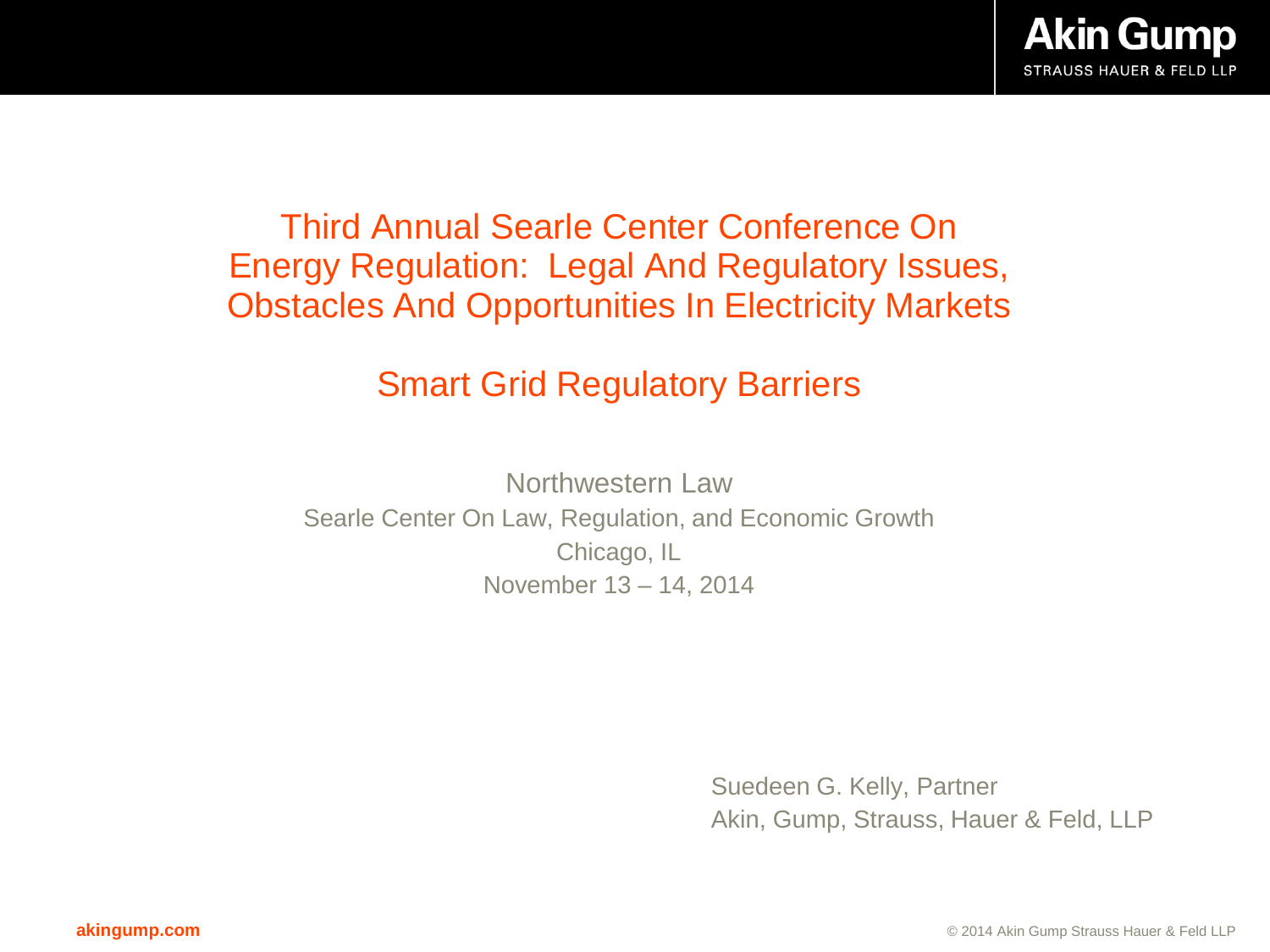# Not all Demand Side Management is the Same

#### **Characteristics of Demand-Side Management Products**



|                                                                                        | <b>MANUAL DR</b> | <b>DIRECT LOAD</b><br><b>CONTROL</b> | <b>AUTOMATED</b><br><b>DEMAND</b><br><b>MANAGEMENT</b> | <b>GENERATION-</b><br><b>QUALITY ADSM</b> |
|----------------------------------------------------------------------------------------|------------------|--------------------------------------|--------------------------------------------------------|-------------------------------------------|
| Cost-effective                                                                         |                  |                                      |                                                        |                                           |
| Enhances customer satisfaction                                                         |                  |                                      |                                                        |                                           |
| Can be dispatched specifically to<br>geographic areas, Feeders, or<br>individual loads |                  |                                      |                                                        |                                           |
| Dispatch Verified with post-event<br>settlement                                        |                  |                                      |                                                        |                                           |
| Dispatch Verified with real time<br>monitoring                                         |                  |                                      |                                                        |                                           |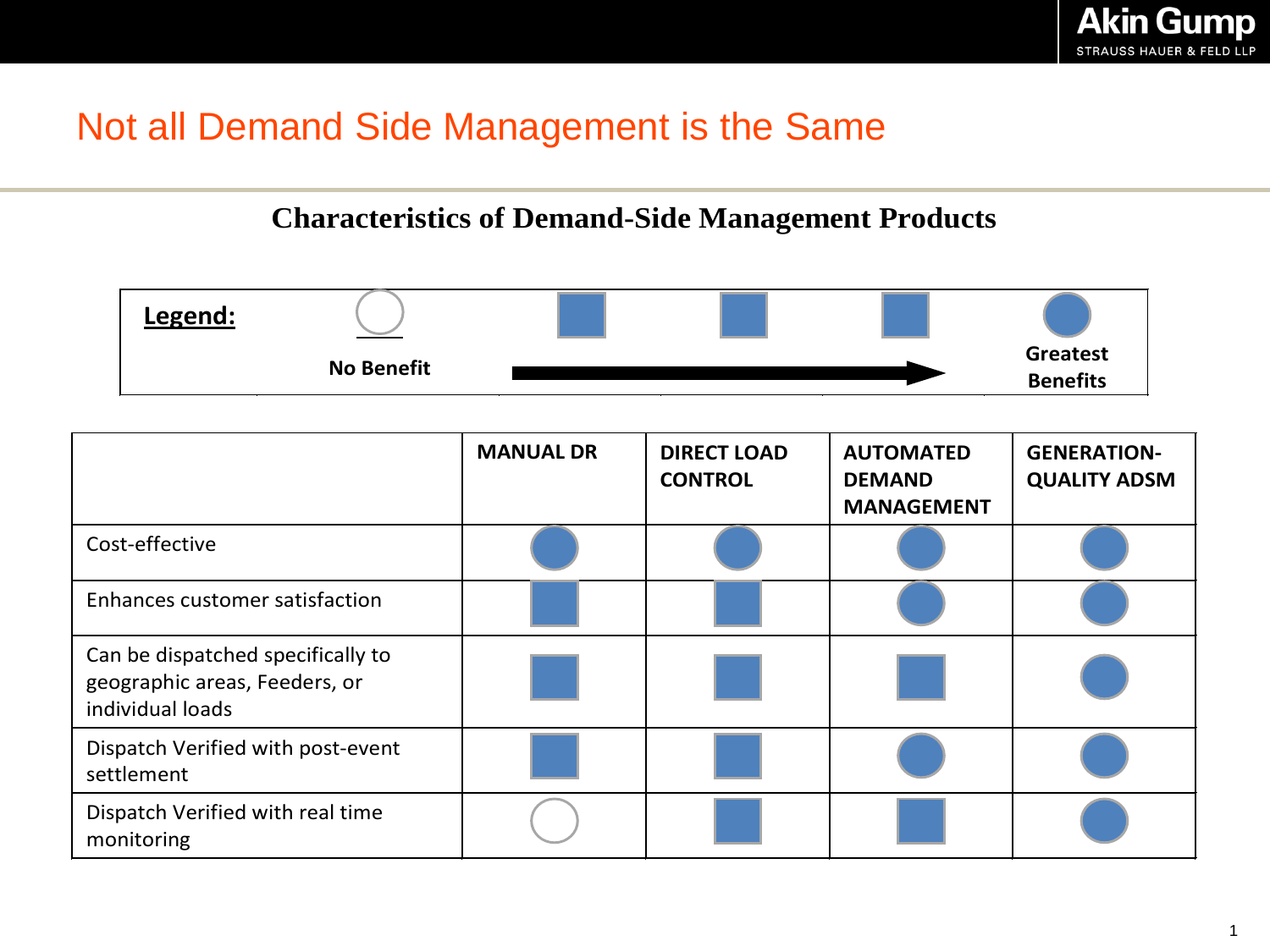## Characteristics of Demand-Side Management Products, cont'd

|                                                                                                               | <b>MANUAL DR</b> | <b>DIRECT LOAD</b><br><b>CONTROL</b> | <b>AUTOMATED</b><br><b>DEMAND</b><br><b>MANAGEMENT</b> | <b>GENERATION-</b><br><b>QUALITY ADSM</b> |
|---------------------------------------------------------------------------------------------------------------|------------------|--------------------------------------|--------------------------------------------------------|-------------------------------------------|
| Assets are installed within rate-base                                                                         |                  |                                      |                                                        |                                           |
| Dispatch control and customer<br>relationship directly managed by the<br>host utility                         |                  |                                      |                                                        |                                           |
| Customer can define and control<br>operating parameters for their site                                        |                  |                                      |                                                        |                                           |
| Can be dispatched within minutes<br>such as with Ancillary Services                                           |                  |                                      |                                                        |                                           |
| Permanent Load Shifting from peak<br>demand to low usage times                                                |                  |                                      |                                                        |                                           |
| Can be operated repeatedly, in short<br>durations, many times per year with<br>little, or no, customer impact |                  |                                      |                                                        |                                           |
| Integrates distributed renewables<br>including on individual buildings                                        |                  |                                      |                                                        |                                           |
| Cyber Security to NERC CIP and utility<br>standards including system interfaces                               |                  |                                      |                                                        |                                           |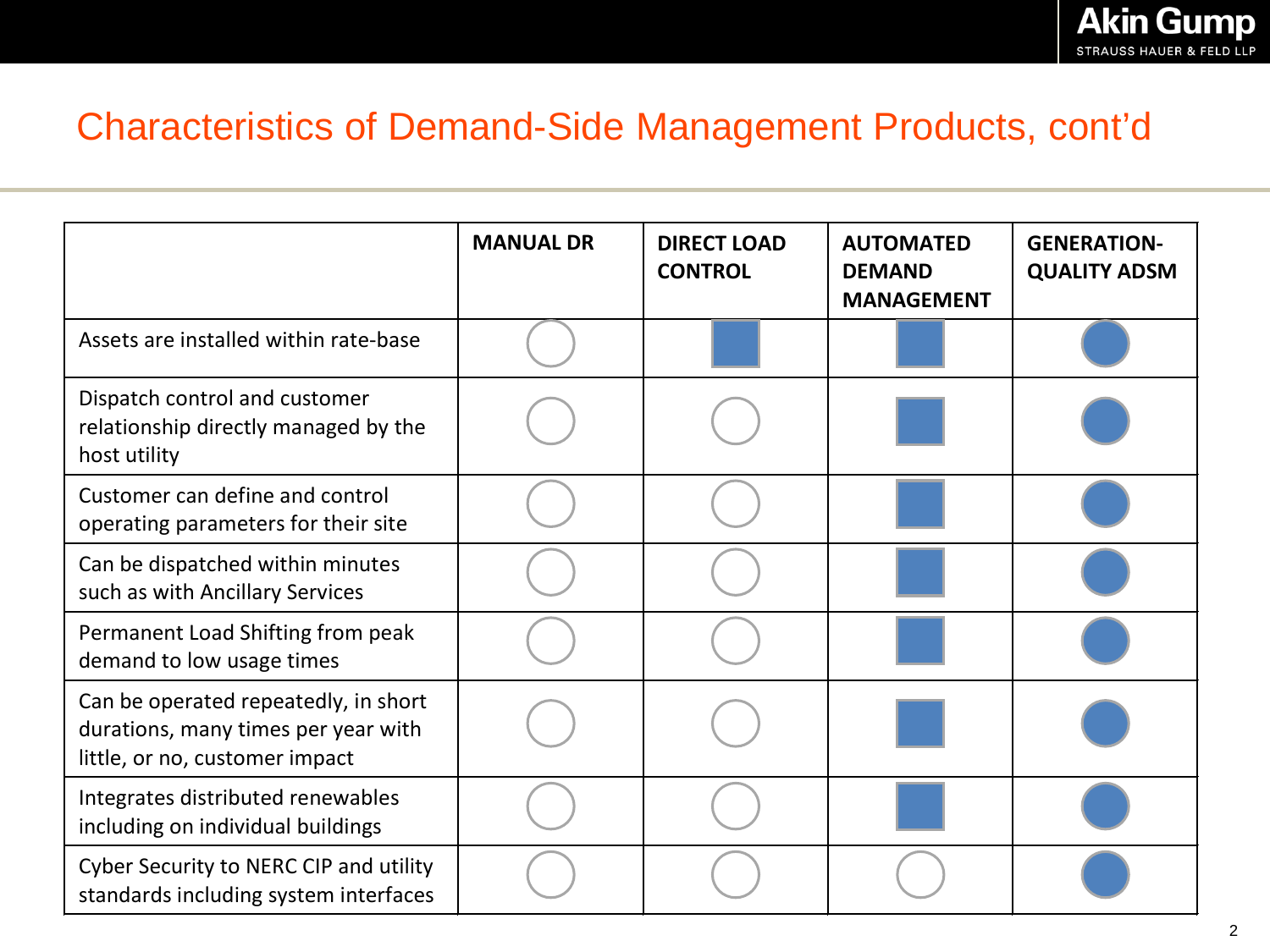# Fully-Automated Demand-Side Technology (ADSM)

- A physical, capital asset, invested in by a utility
- Operated and dispatched like a generation unit
- **T** "Negawatts" are operationally equivalent to megawatts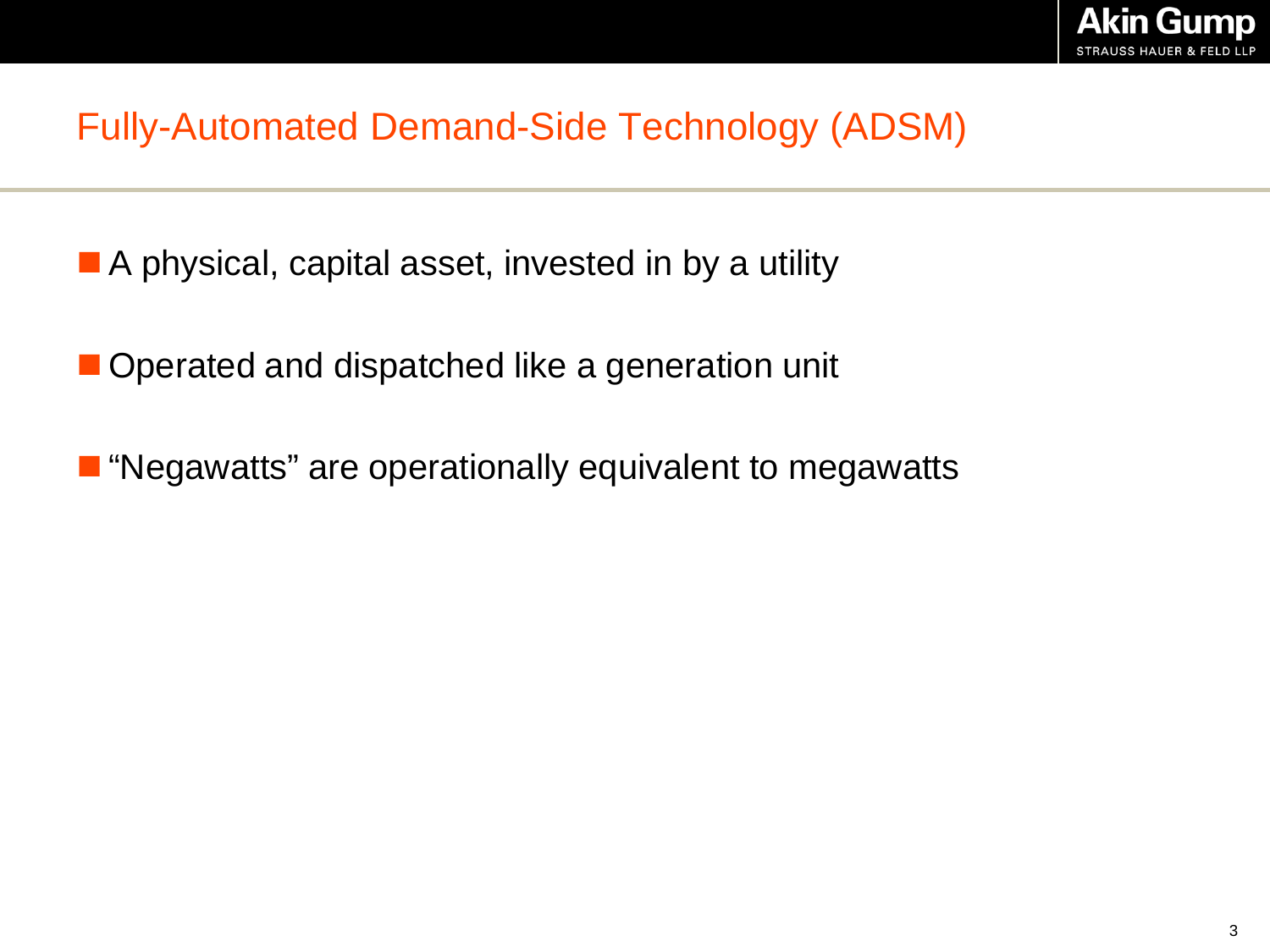**Appropriate regulatory framework using traditional** rate-making mechanisms:

- ADSM Asset Plant in Service
- ADSM Operational Costs
- Customer Payments and Fuel
- Paid for kWh Dispatched
- Avoided Emissions